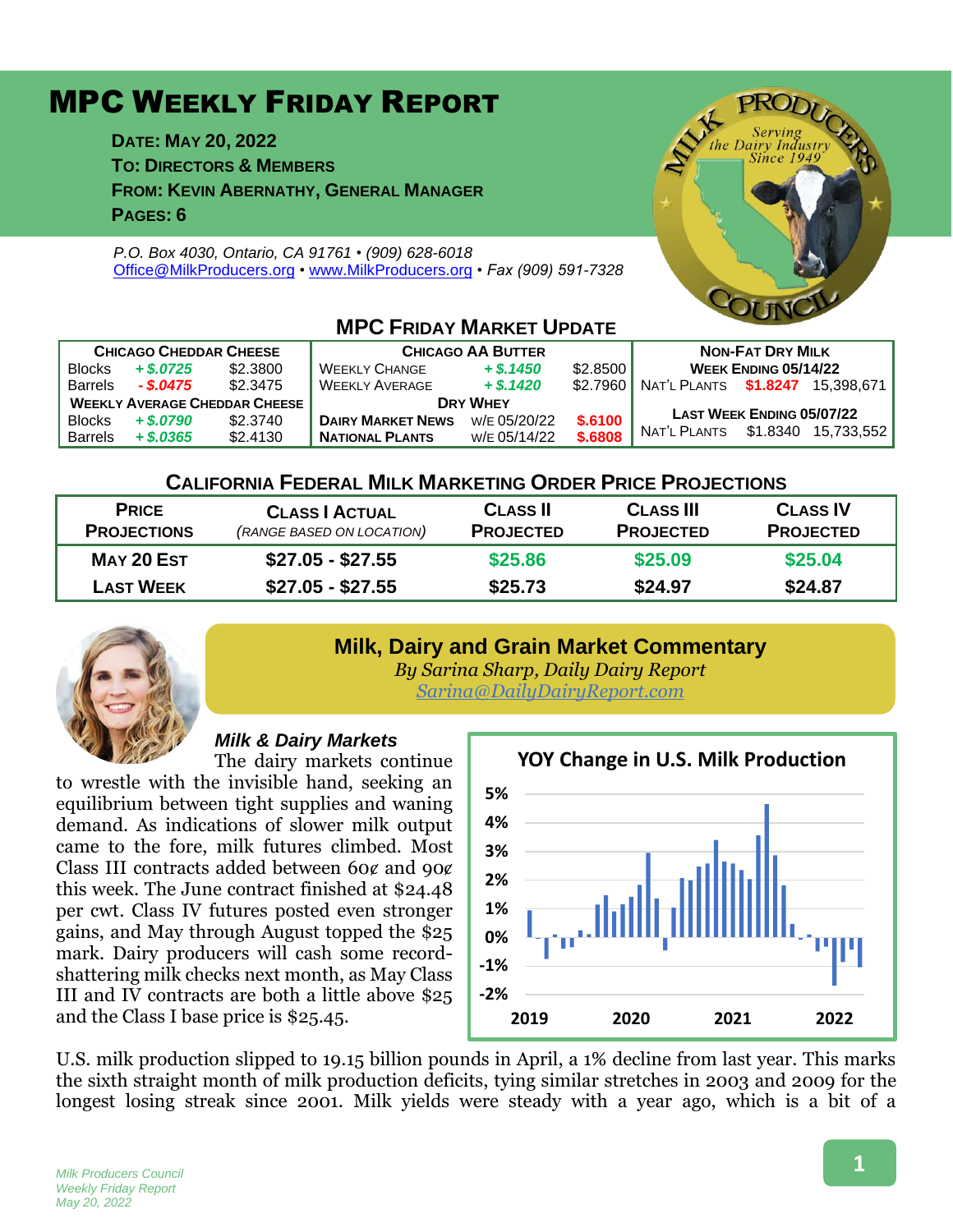disappointment for dairy producers who work hard to constantly improve their genetics, feed rations, and management practices. April was unusually cool in the northern dairy states and hot in the Southwest, which likely stifled the start of the spring flush. More recently, a series of heat waves is adding to stress on the farm. The weather has trimmed the flush at both ends, and anecdotal reports suggest milk is not as plentiful as might be expected given the calendar.

According to USDA's latest assessment, producers did not add any cows in April, but they added 7,000 more cows in March than initially reported. The dairy herd stood at 9.402 million head last month, down 98,000 from April 2021. High feed costs, scarce heifers, and regional supply management programs will likely continue to limit growth in the U.S. milk-cow herd in the months to come.



Contraction was widespread. All but five of the 24 major dairy states reported lower milk output in April compared to last year. Dairy producers added cows and upped milk production in Oregon, Georgia, and Texas, but these gains were more than offset by shrinking herds and falling milk output in nearby states. The Northern Plains remains the only area of the country where milk production is on the rise, driven by a 17% increase in South Dakota and a 1% advance in Iowa.

Stronger milk output in the Midwest is

likely boosting cheese inventories, causing the trade to reassess the recent rally. Early in the week CME spot Cheddar barrels climbed to an 18-month high at \$2.45 per pound. But without the government

backstopping purchases through an aggressive Food Box program – as they did the last time the market soared to these heights – that price is difficult to sustain. Barrels closed today at \$2.3475, down  $4.75¢$ for the week. Blocks held firm at \$2.38, up 7.25ȼ from last Friday.

CME spot whey also lost ground. On Monday it fell to an eight-month low at  $48.5\ell$ . Sub- $50\ell$ whey finally attracted some buyers, and the market closed at  $50.75\ell$ , still down 2.5 $\ell$  for the week. Strong cheese production has made for plenty of whey, and inventories are growing



as exports slow. The combination of red ink for China's hog industry and Covid-zero lockdowns did not help the whey trade in April, although volumes were higher than the unimpressive shipments from the first quarter. China imported 102 million pounds of dry whey last month, 30% less than in April 2021. Compared to the record-setting first four months of last year, Chinese whey imports have fallen 42%.

Chinese milk powder imports fell short of year-ago volumes as well. China imported 53.7 million pounds of skim milk powder (SMP) in April, 32% less than the prior year. Chinese whole milk powder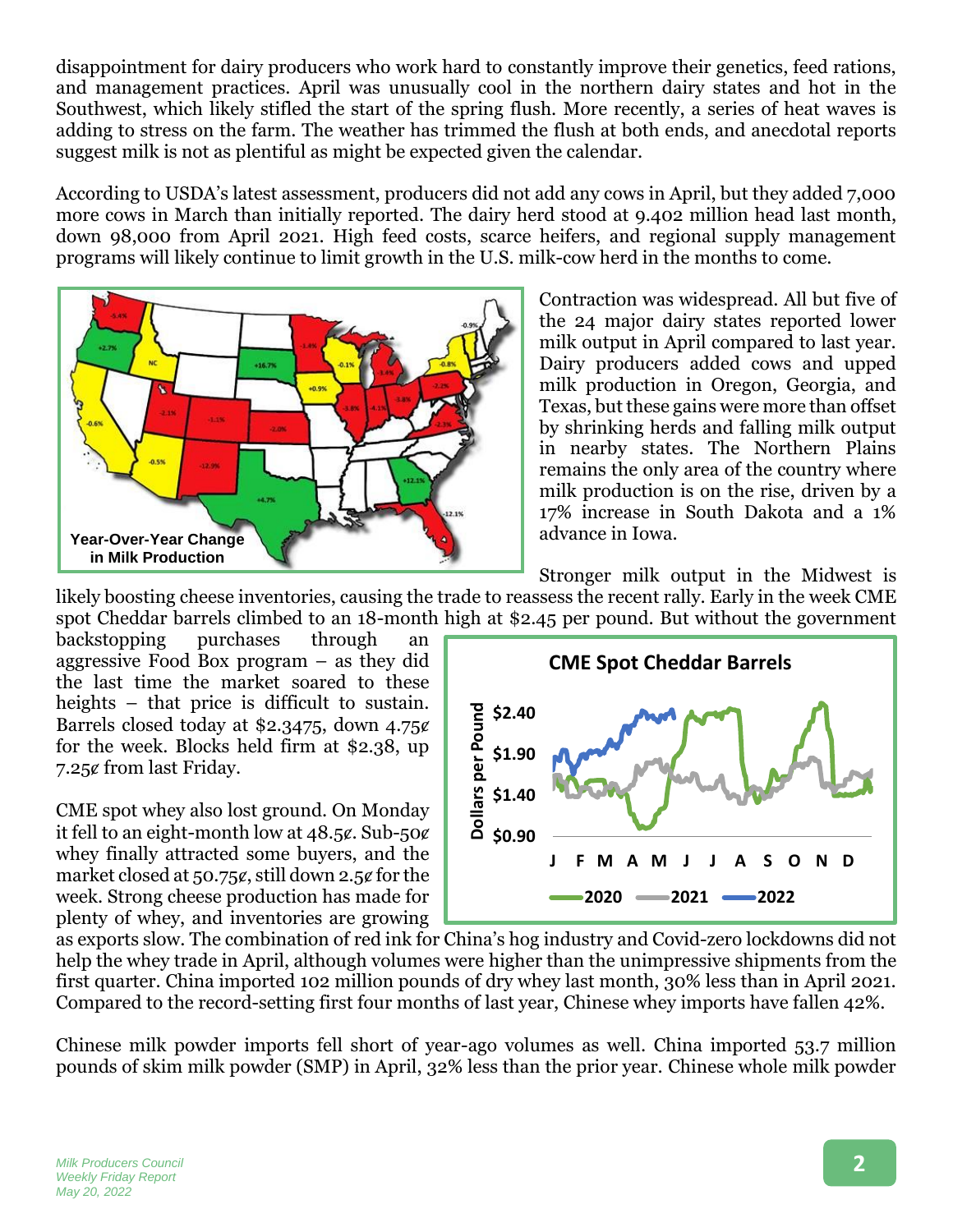

(WMP) imports slipped 8.4% to 133 million pounds. For the year to date, Chinese SMP imports are down 20%, but WMP imports are record large, up 8% from a year ago.

The headlines from Tuesday's Global Dairy Trade (GDT) auction were bearish once again. The GDT Index fell 2.9%, its fifth straight decline. The exchange reported a 4.9% drop in the WMP price index, driven by steep declines in the price of instantized WMP. But regular WMP prices moved 0.5% higher. The other dairy products at the GDT were barely changed from the early May auction. Stripping out the impact of instantized WMP, the details look a lot friendlier than the first glance.

In Chicago, the milk powder market moved decisively higher. CME spot NDM jumped  $7¢$  this week to \$1.80. The underwhelming spring flush and ongoing labor issues have slowed the flow of milk through driers in some regions. Inventories are far from burdensome despite the season. In fact USDA's *Dairy* 

*Market News* describes NDM supplies as "limited" and notes that the domestic market is "anything but bearish." However, export orders are a bit light.

After several weeks in decline the butter markets leapt enthusiastically upward. CME spot butter closed today at  $$2.85$ , up  $14.5¢$ . High prices continue to deter demand at the margins, but the market is concerned about supply as well. Inventories are a bit snug heading into the summer – when churn rates slow to a crawl – and the fall, when bakers buy a lot of butter.

#### *Grain Markets*

The feed markets climbed to great heights and then fell back, led by wheat. Chicago wheat futures touched \$12.84 per bushel on Tuesday, a price exceeded in only five previous trading sessions. After much speculation that they would do so, India officially banned wheat exports, robbing the global markets of some much-needed grain. But wheat prices could not withstand the atmospheric pressure. They fell back to \$11.6875 today, down slightly from last week's settlement.

Corn futures followed wheat up and then back down. July corn futures closed today at \$7.7875 per bushel, down 2.5ȼ from last Friday. The small setback from very high prices highlights that feed supplies are extremely tight, and there is no sign of relief in the near term. December corn futures dropped 16.75ȼ to \$7.32. Planting progress remains well behind the historic average, but farmers have made a big push in much of the Corn Belt in the past two weeks. The weather has been less cooperative in parts of the Dakotas and Minnesota, where fields are still soggy. But the forecast looks better.

Soybean futures continued to climb. July soybeans reached \$17.0525, up nearly 60 $\ell$ . With soybean oil on its heels, soybean meal did a bit more of the lifting. July soybean meal jumped more than \$20 to \$429.90 per ton. Feed costs continue to take a huge bite out of dairy producers' incomes.

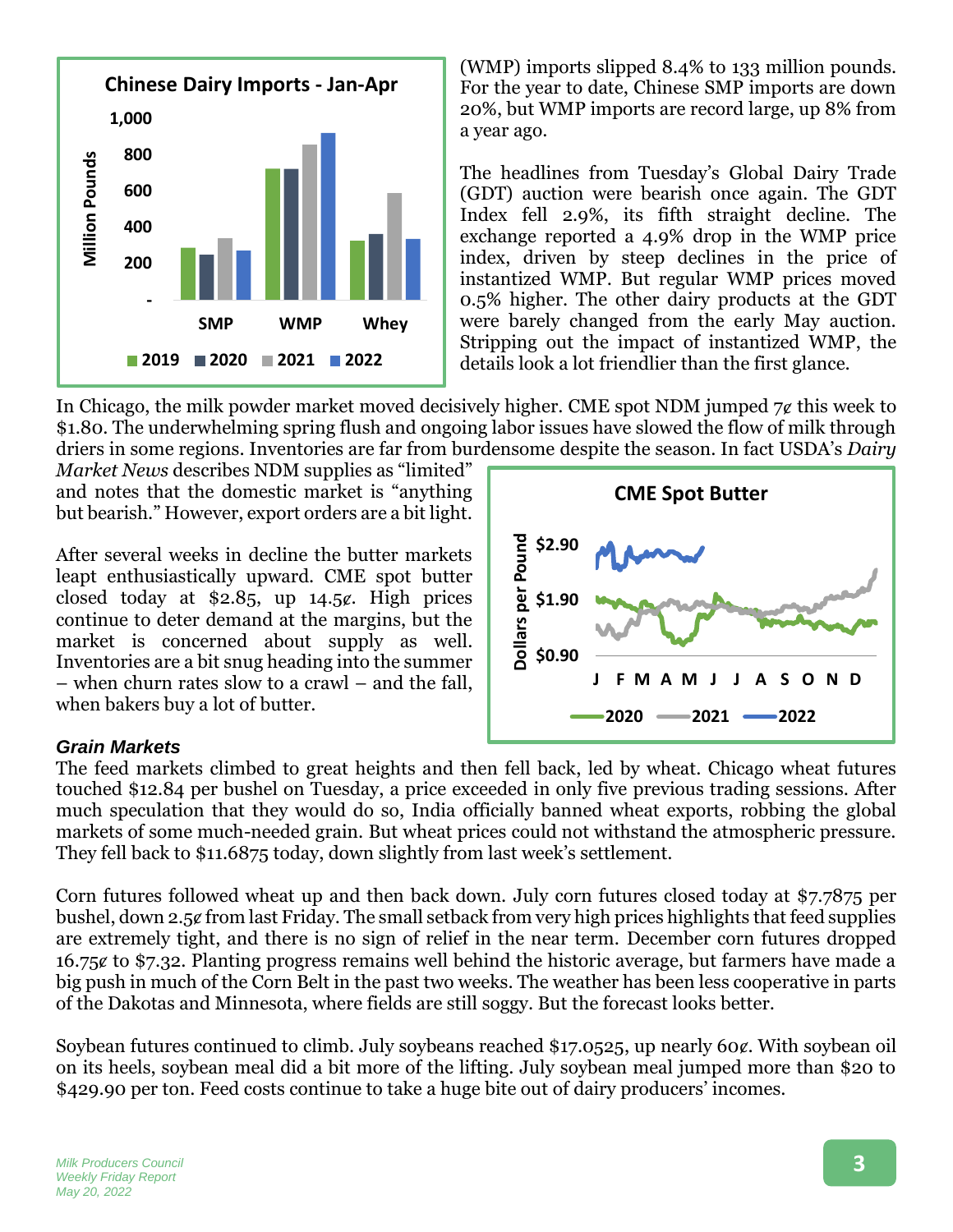**New Book Chronicles Recent Attempt to Solve California's Water Crisis** *Written by [Edward Ring,](https://californiapolicycenter.org/people/edward-ring/) Senior Fellow with the [California Policy Center](https://californiapolicycenter.org/) Published at [California Globe](https://californiaglobe.com/articles/the-abundance-choice-part-5-californias-fractured-farmers/)*

*Note from Geoff Vanden Heuvel, Directory of Regulatory & Economic Affairs* Last year, I was a [co-sponsor](https://morewaternow.com/meet-the-team/) of a proposed ballot initiative called ["More Water Now."](https://morewaternow.com/) It was designed to solve California's water supply challenges by constitutionally allocating 2% of the state's general fund revenues each year to rebuilding and expanding California's water system by five million acre feet.

The primary author of the initiative was [Ed Ring, co-founder of the California Policy Center.](https://californiapolicycenter.org/people/edward-ring/) Ed is currently authoring a book about what he learned in the process of trying to qualify the More Water Now ballot initiative. The book is titled *The Abundance Choice* and Ed is releasing it in chapters online at the [California Globe.](https://californiaglobe.com/) You can read the opening chapter [here.](https://californiaglobe.com/articles/the-abundance-choice-part-one/)

The fifth chapter is titled "California's Fractured Farmers," which is excerpted below. You can read that chapter in its entirety [here](https://californiaglobe.com/articles/the-abundance-choice-part-5-californias-fractured-farmers/) and find links to the previous chapters at the end. The remaining 10 chapters will be released over the next few weeks. If you're really interested in topic, I recommend starting with the [first chapter.](https://californiaglobe.com/articles/the-abundance-choice-part-one/)



### **The Abundance Choice, Part 5: California's Fractured Farmers**

*"We cannot support your initiative if you include the Delta Tunnel as an eligible project. And to be clear, we also cannot support your initiative if you do not include the Delta Tunnel as an eligible project."*

This statement, which I heard with my own ears sometime in early September of 2021, was made by someone painfully aware of the paradox it expressed. It epitomizes how California's farmers confront the existential threat of not enough water to irrigate their crops. They are bitterly divided over what solutions to support. If your farm is located north of the Sacramento Delta, you don't want Southern Californians to build a giant straw that will suck the North Central Valley dry. And if your farm is south of the Delta, escalating restrictions on pumping water into southbound aqueducts from fragile Delta ecosystems makes a tunnel an elegant solution.

Disagreement over how to transport water through, around, or under the Delta is just one of many causes of gridlock in California over water policy, but the scale of the project and the impact it would have makes it central to discussions over state water priorities. Taking an unequivocal stand on the Delta Tunnel, for or against it, will immediately either alienate or attract about half of California's farming community, along with every water agency, urban or rural, northern or southern, that is affected by it.

Not only are farmers in the Sacramento Valley to the north generally set against constructing the tunnel, while farmers in the San Joaquin Valley to the south generally support construction, there are also the farmers *within* the Delta, a vast area of reclaimed land, much of it lying slightly [below sea level](https://pubs.usgs.gov/circ/circ1182/pdf/11Delta.pdf) and protected by <u>over a thousand miles of levees</u>. These farmers, for the most part, oppose the Delta Tunnel because a tunnel will divert water north of the Delta, possibly leading to less water being available to irrigate their fields. In this they share the concerns of Sacramento Valley farmers, but they also have an equally urgent concern regarding levee maintenance. *Continue reading [here.](https://californiaglobe.com/articles/the-abundance-choice-part-5-californias-fractured-farmers/)*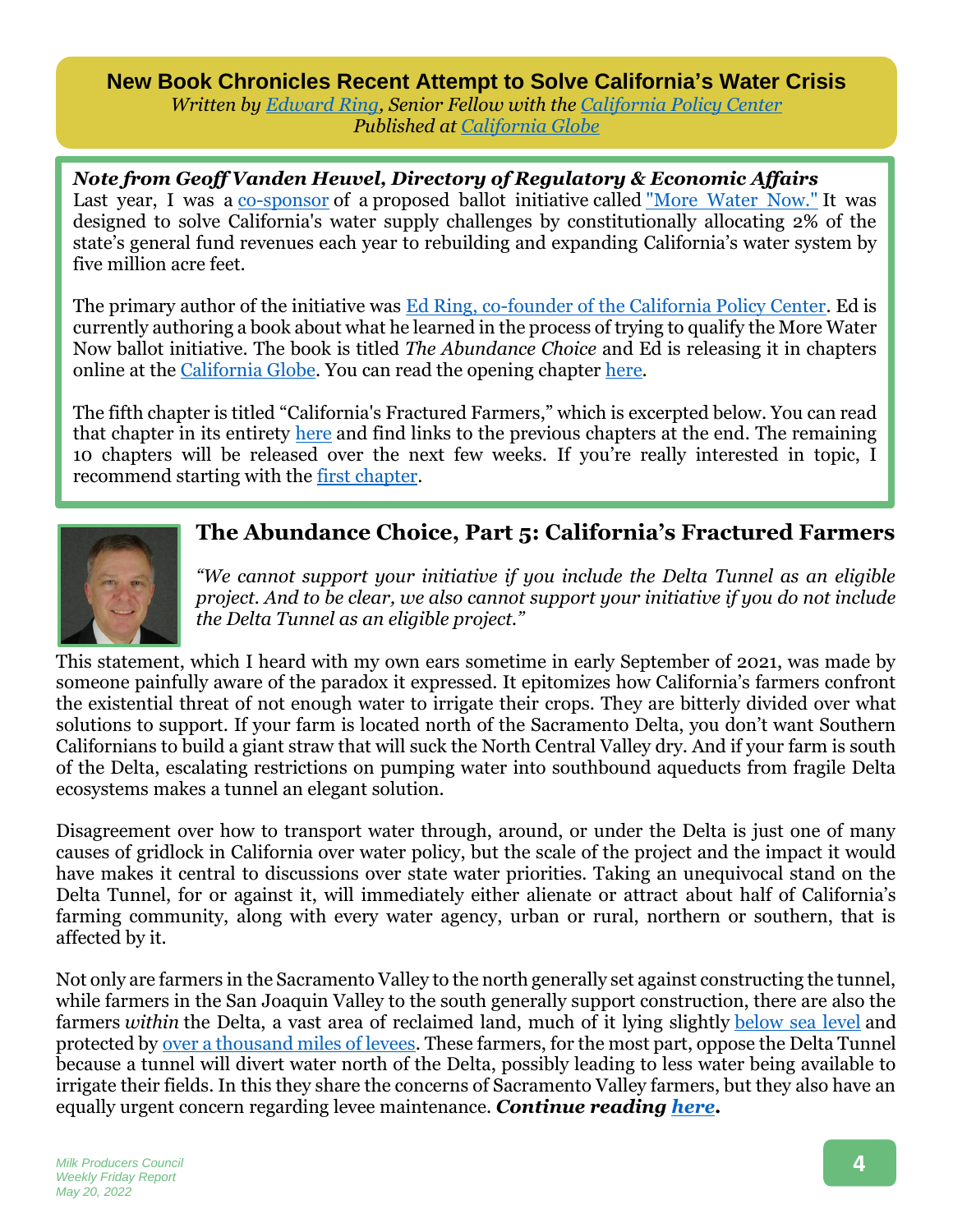

# **Early Bird Registration Rate Ends Tonight for California Creamery Operators Association Meeting**

*Kevin Abernathy, General manager [Kevin@MilkProducers.org](mailto:Kevin@MilkProducers.org)*

The California Creamery Operators Association (CCOA) is *Moving Forward and Going Global* at its 122nd Annual Meeting on June 27-28, 2022 at Harrah's, South Lake Tahoe. [Take](https://westcoastadvisors.regfox.com/ccoa-122nd-annual-meeting)  [advantage of early bird rates,](https://westcoastadvisors.regfox.com/ccoa-122nd-annual-meeting) **ending at midnight tonight**.

Attendees will enjoy informative panels on freight challenges, port logistics, water scarcity, and dairy's climate journey. Network and reconnect with industry colleagues at the 41st Annual Matchak/Fear CCOA Golf Invitational, a relaxing Lake Tahoe cruise or one of multiple receptions.

Current CCOA members receive discounted registration rates. More information can be found on the CCOA [website.](https://ccoadairy.org/2022-annual-meeting/) MPC is a CCOA member and bronze sponsor of this year's Annual Meeting.



**Attention So Cal Dairy Farmers: NRCS EQIP Webinar June 7**

*Courtesy of [USDA Natural Resources](https://www.nrcs.usda.gov/wps/portal/nrcs/site/ca/home/) Conservation Service & [Farm Service Agency](https://www.fsa.usda.gov/state-offices/California/index)*

The USDA Natural Resources Conservation Service & Farm Service Agency will be conducting a short webinar about the Environmental Quality Incentives Program (EQIP) on **June 7 at 10 a.m.**



This webinar is focused for farmers in Los Angeles, San Bernardino, Orange, Riverside, San Diego and Imperial Counties.

EQIP provides financial and technical assistance to agricultural producers and non-industrial forest managers to address natural resource concerns and deliver environmental benefits, such as improved water and air quality, conserved ground and surface water, increased soil health and reduced soil erosion and sedimentation, improved or created wildlife habitat, and mitigation against drought and increasing weather volatility.

**To register please contact [Brooke.Raffaele@usda.gov](mailto:Brooke.Raffaele@usda.gov) or 530-219-7747.**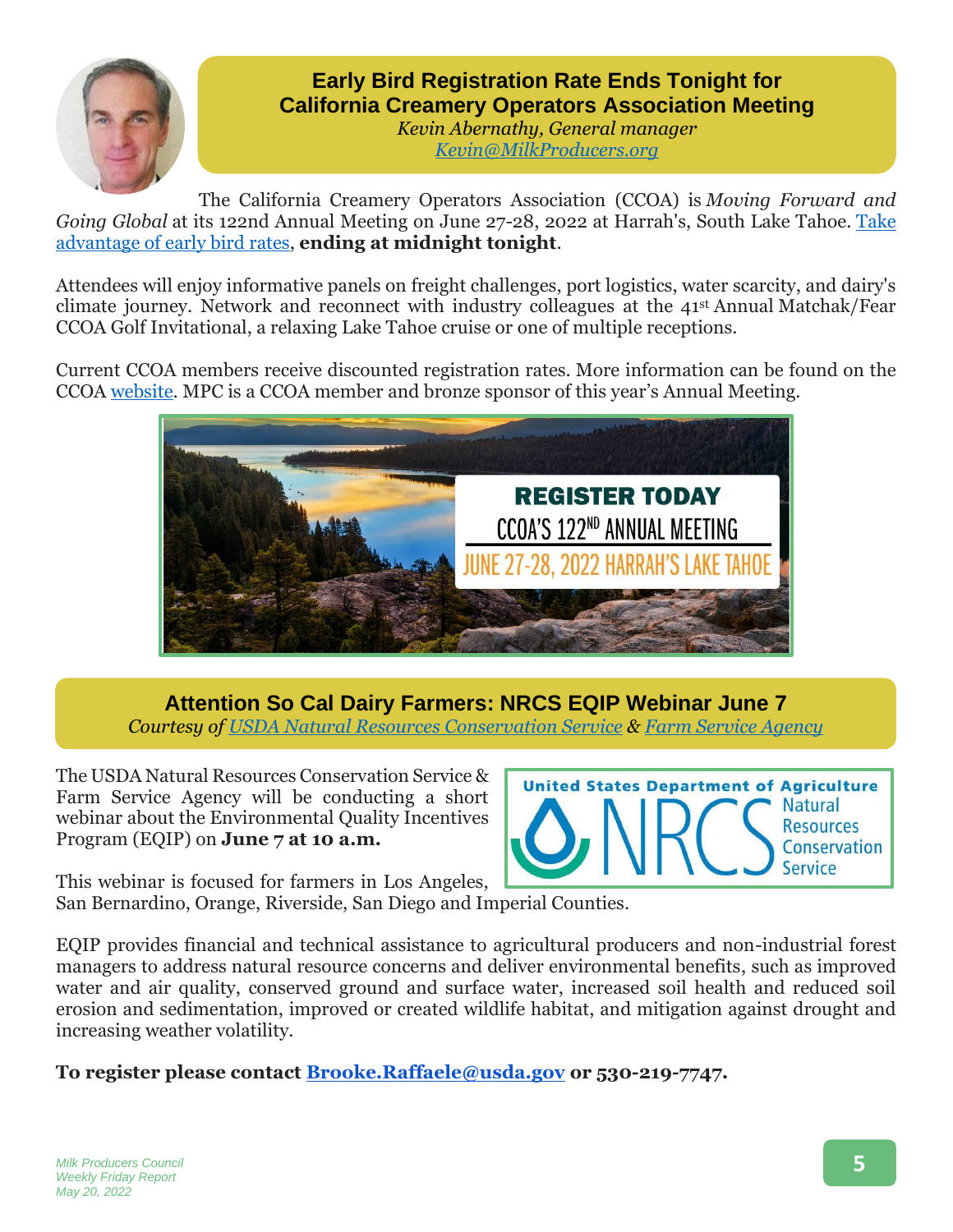## **UC Cooperative Extension Update: Dry Matter Results, Nutrient Calculation, Manure Composting, Colostrum & Microbiome**

*Courtesy of [University of California](https://cetulare.ucanr.edu/newsletters/California_Dairy_Newsletter93277.pdf) Cooperative Extension*

The UC Cooperative Extension released its latest California Dairy Newsletter, which can be read [here.](https://cetulare.ucanr.edu/newsletters/California_Dairy_Newsletter93277.pdf) Here's a preview of this what's included in the May edition.

### **Troubleshooting Dry Matter Results**

*Jennifer Heguy, UCCE Stanislaus, Merced & San Joaquin Nicholas Clark, UCCE Kings, Tulare & Fresno*

Sometimes, a dry matter (DM) result just doesn't make sense. What you see in the standing crop, at the silage structure or in a previous DM determination and the results don't match up. This can happen with samples measured on-farm as well as those sent to a commercial lab. Invest time and troubleshoot to ensure you have good data. *Continue reading [here.](https://cetulare.ucanr.edu/newsletters/California_Dairy_Newsletter93277.pdf)*



### **How to Calculate the Nutrients from Manure Applied to Fields**

*Deanne Meyer, UC Davis & UC ANR Nicholas Clark, UCCE Kings, Tulare & Fresno Jennifer Heguy, UCCE Stanislaus, San Joaquin & Merced*

Fertilizer prices are HIGH and rising.



The good news is that manure is a readily available source of nutrients. If you're ready to use manure as a fertilizer, you need to consider a couple points. Knowing how many pounds

of nutrients are applied to fields is an important part of crop nutrient budgets. Moisture content is variable which makes determining nutrient application rates challenging. *Continue reading [here.](https://cetulare.ucanr.edu/newsletters/California_Dairy_Newsletter93277.pdf#page=3)*

### **Dairy Manure Compost – A New Enterprise**

*Sat Darshan Khalsa, UC Davis*



The California dairy industry is in a strong position to consider developing manure compost to meet a growing demand for organic matter amendments. Many cropping systems, in particular orchard crops like almonds, are primed to experience a growing demand for organic matter amendments in the coming years. This demand is fueled by very frequent shortages of irrigation water and the rising cost of fertilizer, particularly nitrogen (N) and potassium (K). Organic matter amendments, like those products derived from dairy manure, have been shown to increase soil water holding capacity and provide valuable N and K nutrients in orchards. In a statewide survey of almond growers conducted in 2015, the number one rated most accessible form of organic matter was dairy manure. *Continue reading [here.](https://cetulare.ucanr.edu/newsletters/California_Dairy_Newsletter93277.pdf#page=4)*